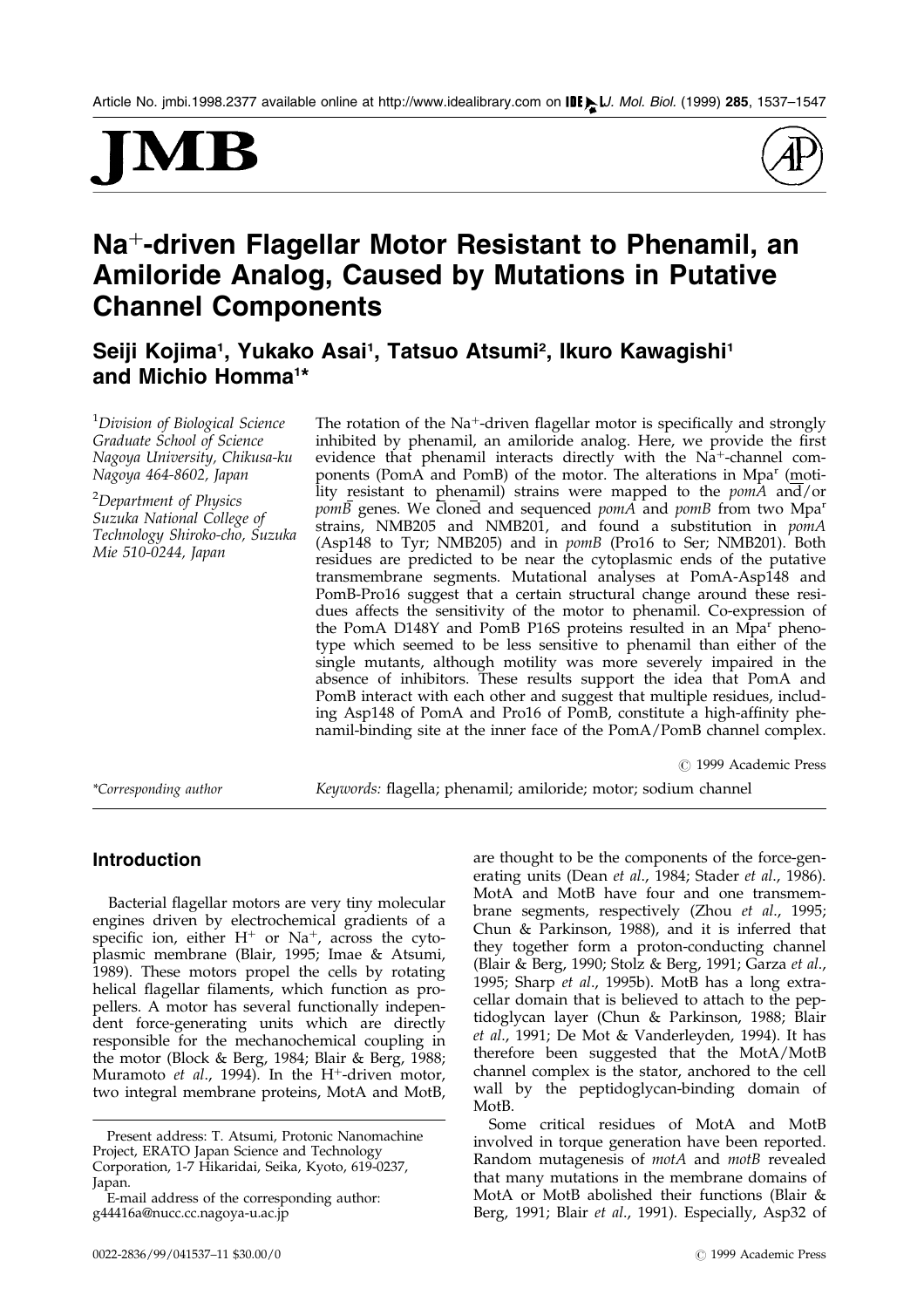MotB, a unique acidic residue in the membrane segment of MotB, is speculated to function in conveying protons. This Asp residue is well conserved among species. Recently 15 different substitutions were studied at this position; only the conservative replacement D32E mutant retained any function [\(Zhou](#page-10-0) et al., 1998b). On the other hand, cytoplasmic domains of MotA might interact with the rotor, especially with the switch proteins (FliG, FliM, FliN) that function to control the direction of the rotation of the motor, and which are all located on the cytoplasmic side of the membrane and con-stitute the C-ring [\(Irikura](#page-9-0) et al., 1993; [Sockett](#page-10-0) et al., 1992; [Francis](#page-9-0) et al., 1994). Among these switch proteins, it has been shown that FliG is most directly involved in torque generation, and might be associated with MotA [\(Tang](#page-10-0) et al., 1996; [Lloyd](#page-10-0) et al., 1996). A recent report suggested that three charged residues of FliG, Arg281, Asp288, Asp289, predicted to be on one surface, play important roles in torque generation [\(Lloyd &](#page-9-0) Blair, 1997). Moreover, it was suggested that two cytoplasmic charged ponents. MotX is also inferred to be a  $Na<sup>+</sup>$  channel component of the motor because overproduction of

residues of MotA, Arg90 and Glu98, are involved in torque generation [\(Zhou &](#page-10-0) Blair, 1997). It is speculated that these charged residues of FliG and MotA might engage in electrostatic interactions with each other and that these interactions are important for motor function [\(Zhou](#page-10-0) et al., 1998a).

The  $Na^+$ -driven motor has some characteristics distinct from the H<sup>+</sup>-driven type. The Na<sup>+</sup>-driven polar flagellar motor of Vibrio alginolyticus rotates stably and remarkably fast, up to 1700 r.p.s. [\(Magariya](#page-10-0)ma et al., 1994; [Muramo](#page-10-0)to et al., 1995), as measured by laser dark-field microscopy (LDM) [\(Kudo](#page-9-0) et al., 1990). Four transmembrane proteins essential for torque generation, PomA, PomB, MotX, and MotY (Figure 1), were recently identified in the Na<sup>+</sup>-driven polar flagellar motor of V. alginolyticus [\(Okunish](#page-10-0)i et al., 1996; [Asai](#page-8-0) et al., 1997). MotX and MotY, which were first identified in V. parahaemolyticus [\(McCarte](#page-10-0)r, 1994[a,b\), each](#page-10-0) have a single putative transmembrane segment, and PomA and PomB have four and one transmembrane segments, respectively. Because of sequence similarity to MotA and MotB, PomA and PomB are thought to be the  $Na<sup>+</sup>$  channel com-

MotX is lethal in Escherichia coli in proportion to the external  $Na<sup>+</sup>$  concentration, and because this lethality is suppressed by the addition of amiloride, which is known to be a potent inhibitor of  $Na<sup>+</sup>$ channels [\(Cragoe](#page-9-0) *et al.*, 1992) and of Na<sup>+</sup>-driven flagellar motors [\(Sugiyam](#page-10-0)a et al., 1988). Now, residues in these components that might play important roles in torque generation are being intensively investigated.

Amiloride specifically inhibits  $Na^+$ -driven flagellar motors by competing with  $Na<sup>+</sup>$  in the medium, suggesting that it interacts with the sodium binding sites located at the outer side of the motors [\(Sugiyam](#page-10-0)a et al., 1988). Among amiloride analogs, phenamil is the most potent inhibitor for the  $Na<sup>+</sup>$ -motor. In contrast to amiloride, inhibition by phenamil is non-competitive with respect to  $Na<sup>+</sup>$ in the medium [\(Atsumi](#page-9-0) *et al.*, 1990), suggesting that a major interaction site of phenamil on the motor is not identical to the sodium binding site on the motor. Interestingly, motor rotation rate fluctuates greatly in the presence of phenamil, but not amiloride, a phenomenon that can be explained in terms of a relatively slow dissociation rate of phenamil from the force-generating units as compared with amiloride [\(Muramo](#page-10-0)to et al., 1996). Phenamil might interact more strongly with its site and bind more stably than amiloride to the  $Na<sup>+</sup>$ channel of the motor. In addition, because of structural similarity, phenamil might also be able to associate with the amiloride-binding site by low affinity. Previously, we isolated motility mutants resistant to phenamil (Mpa<sup>r</sup>), whose motors rotate more stably than wild-type in the presence of phenamil [\(Kojima](#page-9-0) et al., 1997). This steadier rotation of the Mpa<sup>r</sup> motors can be explained by the rapid dissociation of phenamil from the highaffinity binding site in the  $Na<sup>+</sup>$  channel of Mpa<sup>r</sup> motor as compared with the wild-type. Therefore, these Mpa<sup>r</sup> mutations presumably affect genes encoding components of the force-generating units, such as  $pomA$ ,  $pomB$ ,  $motX$  and  $motY$ . Here, we have mapped the Mpa<sup>r</sup> mutations to specific sites in PomA and PomB, the putative  $N\overline{a}^+$  channelforming proteins. The notable importance of these sites in torque generation is discussed.

# Results

# The Mpa<sup>r</sup> mutation of strain NMB201 is in pomA and/or pomB

On the basis of evidence presented in the previous study of Mpa<sup>r</sup> strains [\(Kojima](#page-9-0) et al., 1997), we expected that the Mpa<sup>r</sup> mutations would be found in the genes coding the channel components of the Na<sup>+</sup>-driven motor, such as the *pom* (polar flagellar motility) genes [\(Okunish](#page-10-0)i et al., 1996; Figure 1). We therefore sought to analyze the pom genes of the Mpa<sup>r</sup> strains NMB201 and NMB205 by using the pom mutants with paralyzed polar



Figure 1. Bacterial flagellar motors of the sodiumdriven and proton-driven type.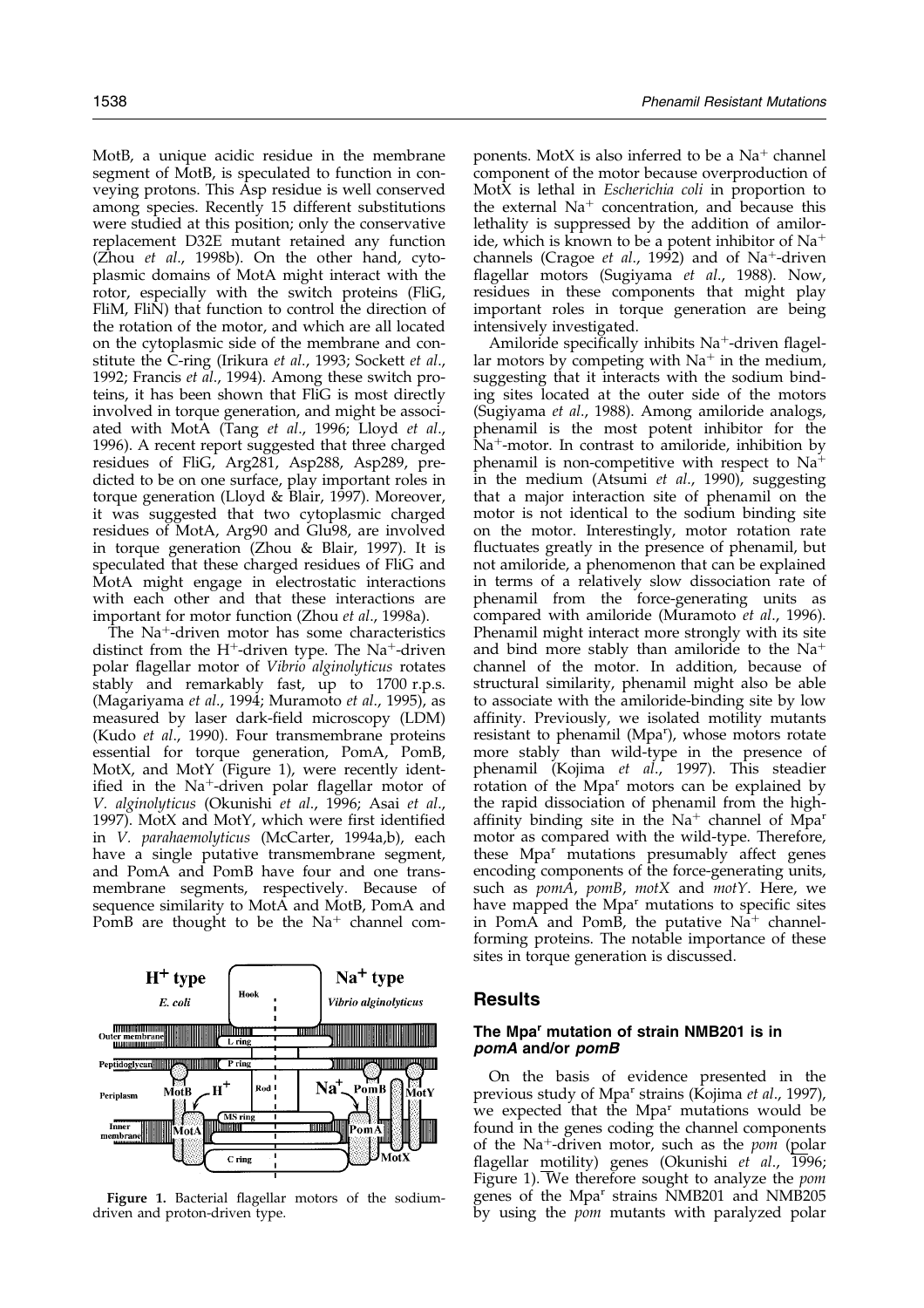<span id="page-2-0"></span>flagella derived from them. Such a Pom<sup>-</sup> Mpa<sup>r</sup> double mutant was isolated firstly from NMB201, and named NMB161. Motility was restored to this strain when the plasmid pHK2, harboring wildtype pomA and pomB genes, was introduced. Next, sensitivity to phenamil was examined in the transformed cells (NMB161/pHK2). As shown in Figure 2, motility of the NMB161/pHK2 cells was completely inhibited by 50 µM phenamil, as is  $observed$  in the  $PomA^-$  strain VIO586 which harbored pHK2 (wild-type control), suggesting that the Mpa<sup>r</sup> phenotype of NMB161 was suppressed by the wild-type pomA and/or pomB gene. This suggests that the Mpa<sup>r</sup> mutation of NMB201 (and NMB161) is in the *pomA* or *pomB* gene.

#### The PomA mutation D148Y confers phenamil resistance

Since NMB201 and NMB205 show very similar Mpa<sup>r</sup> phenotypes [\(Kojima](#page-9-0) et al., 1997), we tried to clone fragments containing the pomA and pomB genes from NMB201 and NMB205 by shot-gun cloning. Fortunately, a 2.9 kb SacI fragment containing pomA and pomB derived from NMB205 was firstly isolated by the complementation of the pomA mutant VIO586, so we advanced the analysis of Mpa<sup>r</sup> mutation of NMB205. Then, from this SacI fragment we subcloned the pomA and pomB genes into the plasmids pSK502 and pSK602, respectively (Figure 3(a)). We measured swimming speeds in various concentrations of phenamil of the VIO586  $(PomA<sup>-</sup>)$  or NMB104 ( $PomB<sup>-</sup>$ ) cells containing pSK502 or pSK602, respectively (Figure 3(b)). Motility of the wild-type control strains, VIO586/  $pSK1(pomA^{+})$  and NMB104/pHK4( $pomB^{+}$ ), were completely inhibited by  $50 \mu M$  phenamil. On the other hand, cells of the VIO586/pSK502 strain, which harbored *pomA* derived from the mutant NMB205, showed phenamil-resistant motility,



Figure 2. Inhibition of motility of NMB161/pHK2 cells by phenamil. Cells were harvested at late logarithmic phase and suspended in TMN medium (pH 7.5, 50 mM NaCl). The cell suspension was diluted about 100-fold into TMN medium containing various concentrations of phenamil. Swimming speed was measured as described in Materials and Methods.



Figure 3. Single amino acid substitution in the cytoplasmic face of PomA causes phenamil resistance. (a) Restriction map of plasmids containing genes of a wild-type strain (pomA and pomB; pHK2, pomA; pSK1, pomB; pHK4) or Mpa<sup>r</sup> strain NMB205 (pomA and pomB; pSK401, pomA; pSK502, pomB; pSK602). Genes from NMB205 were isolated by shot-gun cloning, using the VIO586 (PomA<sup>-</sup>) strain as a recipient, and then subcloned. (b) Cells containing pomA derived from the Mpa<sup>r</sup> strain NMB205 show phenamil-resistant motility. Swimming speed of cells containing either the pomA gene (left panel) or the pomB gene (right panel) derived from the  $\rm \tilde{M}$ pa<sup>r</sup> strain NMB205 ( $\bullet$ ), or from a wild-type strain ( $\bigcirc$ ), was measured in TMN medium (NaCl 50 mM) containing various concentrations of phenamil, as described in Materials and Methods. For the host strain, VIO586 (PomA<sup>-</sup>) and NMB104 (PomB<sup>-</sup>) were used, in the left and right panels, respectively. (c) The predicted transmembrane regions of PomA. The Mpa<sup>r</sup> mutation of PomA D148Y is located near the cytoplasmic end of a membrane segment of PomA. The topology of PomA was predicted from the hydropathy profile of PomA, and the topology of the MotA protein of E. coli [\(Zhou](#page-10-0) et al., 1995).

indicating that the  $Mpa<sup>r</sup>$  mutation in NMB205 was in the pomA gene.

Nucleotide sequencing of the fragments in pSK502 and pSK602 was carried out to find the mutations. A single-base substitution (G442 to T) was detected in  $pomA$ , which is predicted to cause the substitution D148Y. No nucleotide changes were detected in *pomB*. Based on the membrane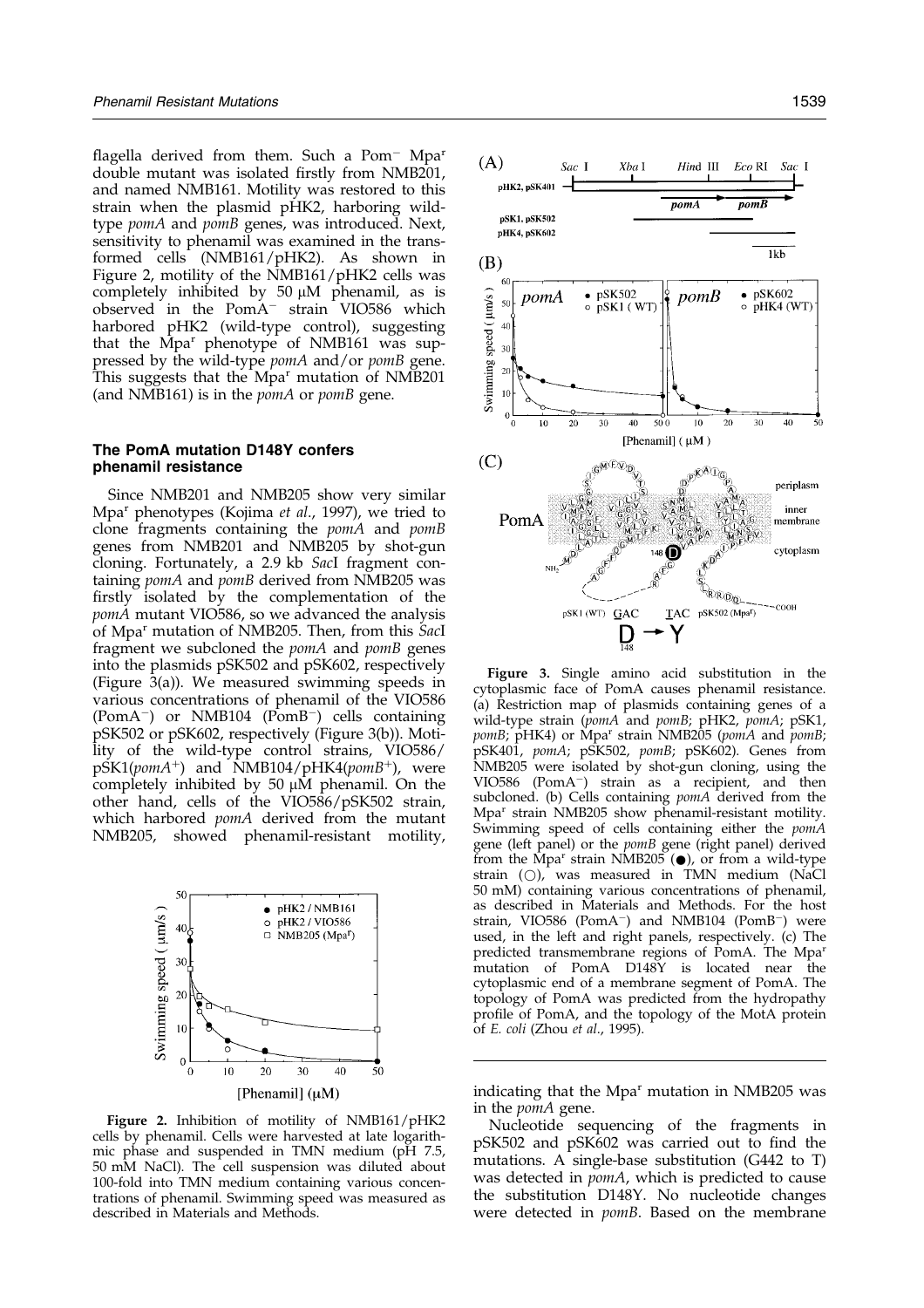topology of E. coli MotA [\(Zhou](#page-10-0) et al., 1995), the residue Asp148 of PomA should be located near the cytoplasmic end of the third transmembrane segment [\(Figure 3](#page-2-0)(c)). Asp148 is conserved in MotA of E. coli and Rhodobacter sphaeroides [\(Asai](#page-8-0) et al., 1997), suggesting that this residue is not specific to  $Na<sup>+</sup>$ -motors. When pSK502 was introduced into the Mpa<sup>s</sup> (wild-type) strain, the transformants showed an Mpa<sup>r</sup> phenotype.

#### Mutational analysis of PomA Asp148

To probe the requirements for function and for phenamil resistance at position 148, we replaced residue Asp148 of PomA by Tyr (the Mpa<sup>r</sup> mutation of NMB205), Phe, Cys, Asn and Arg. To measure swimming speed more easily, we isolated the strain NMB188 (Pom $A^-$  Che<sup>-</sup>; see Materials and Methods), and used it for host. NMB188 cells harbored the plasmids containing *pomA* which swim smoothly and do not change the swimming direction at all (che phenotype). The swimming speeds of NMB188 ( $P<sub>o</sub>mA<sup>-</sup> Ch<sub>e</sub><sup>-</sup>$ ) cells containing the mutant pomA genes were measured in the presence of various concentrations of phenamil (Figure 4). In the absence of phenamil, NMB188 cells containing wild-type PomA swam at about 53



Figure 4. Phenamil resistance of PomA Asp148 mutants. Swimming speeds were measured in TMN medium containing various concentrations of phenamil as indicated in Materials and Methods, for the strain  $NMB188$  (Pom $A^-$  Che<sup>-</sup>) expressing the mutant PomA proteins D148F, D148C, D148N, D148R, and D148Y. Filled ( $\bullet$ ) and open ( $\circ$ ) symbols indicate speeds of the mutants and wild-type, respectively.

mm/second. The PomA mutations D148Y, D148F, D148C, and D148N reduced swimming speeds to about 50-65 % of this value. The D148R mutation impaired motility more severely. Motility of the wild-type strain was completely inhibited at 50  $\mu$ M phenamil, but the D148Y, D148F and D148C mutants could be motile in that condition. The mutation D148N gave an Mpa<sup>s</sup> phenotype comparable to wild-type. The concentrations of phenamil required for 50% inhibition of motility  $(IC_{50})$  were obtained from the graph;  $1.3 \mu M$  for wild-type, 8.7  $\mu$ M for D148Y, 8.7  $\mu$ M for D148F, 3.3  $\mu$ M for D148C, 1.3  $\mu$ M for D148N and 8.7  $\mu$ M for D148R. D148R mutant cells could not swim at 50  $\mu$ M phenamil, but the  $IC_{50}$  value is comparable with the phenamil-resistant mutants. So D148R mutation might confer the resistance to phenamil. These results suggest that a negative charge at residue 148 is not essential for sensitivity to phenamil, and that both large  $(Y \text{ and } F)$  and small  $(C)$  side-chains at this position can weaken the interaction with phenamil.

We also examined the sensitivity of the Asp148 mutants to amiloride (Figure 5). Mutants that were significantly resistant to phenamil  $(Y, F \text{ and } C)$ were also slightly resistant to amiloride, as compared with the wild-type. The  $IC_{50}$  values for amiloride were about 0.5 mM for wild-type, 1.5 mM for D148Y, 1.2 mM for D148F, 1.0 mM for D148C, 0.5 mM for D148N and 0.7 mM for D148R.



Figure 5. Sensitivity to amiloride of PomA Asp148 mutants. The experimental conditions and symbols are as indicated for Figure 4, except the TMN medium contained the indicated concentrations of amiloride.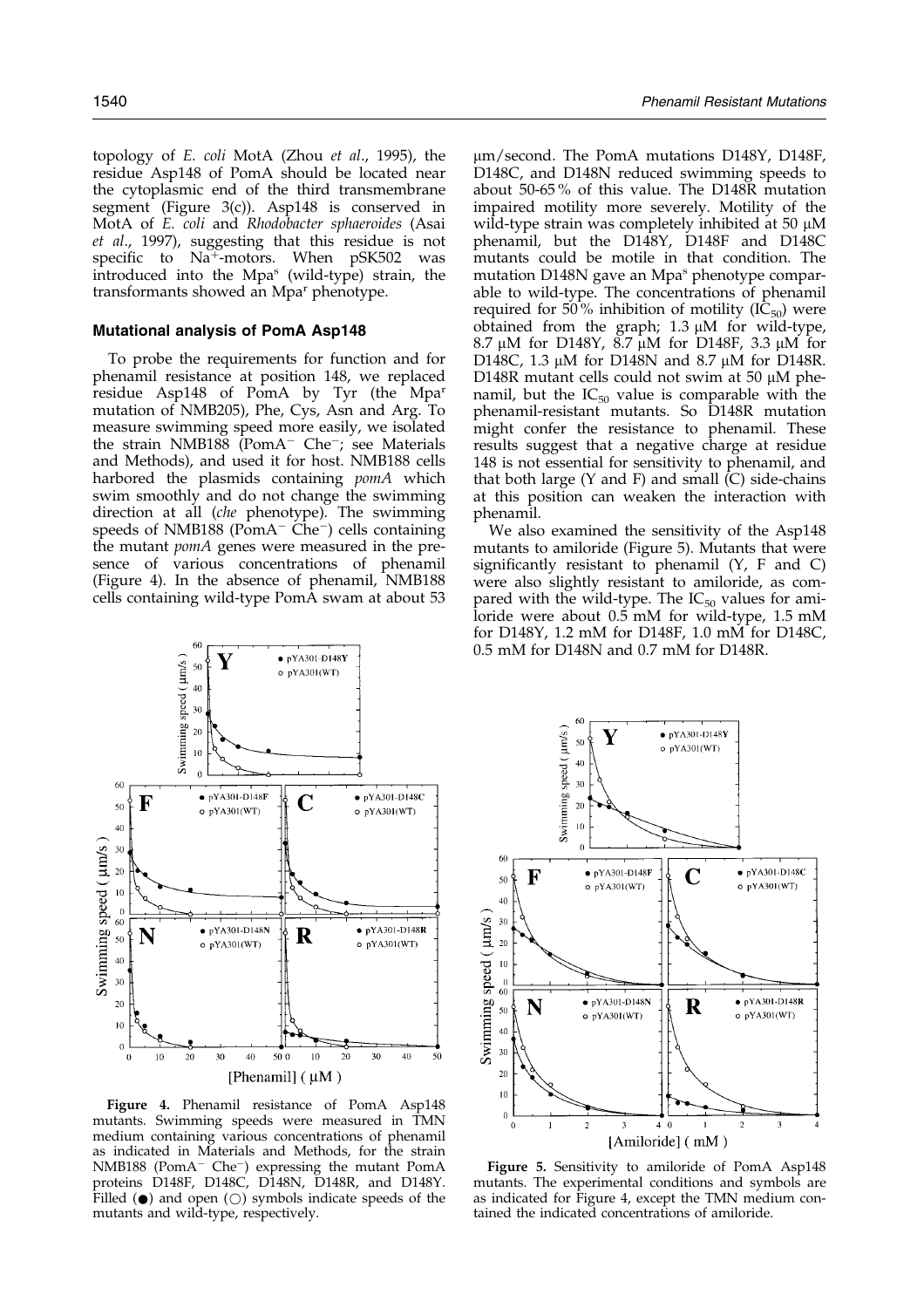#### Another Mpa<sup>r</sup> mutation is in the pomB gene

As described above, we assumed that the Mpa<sup>r</sup> mutation in the strain NMB201 was likely to be in pomA or pomB, so we cloned these genes from NMB201 by using PCR, making plasmids pSK5021 ( $pomA^{+}$ ) and  $pSK6021$  ( $pomB^{+}$ ), respectively. These plasmids were introduced into strain VIO586  $(PomA<sup>-</sup>)$  or strain NMB104 (PomB<sup>-</sup>), and swimming speeds in various concentrations of phenamil were measured. NMB104/pSK6021 cells, carrying the pomB gene derived from NMB201, showed motility resistant to phenamil (Figure 6(a)). VIO586/pSK5021 cells, carrying the pomA gene derived from NMB201, showed the Mpa<sup>s</sup> pheno-



Figure 6. The mutation of another  $Mpa<sup>r</sup>$  strain, NMB201, maps to the pomB gene. (a) Cells containing pomB derived from the Mpa<sup>r</sup> strain NMB201 showed phenamil-resistant motility. The pomB gene of this strain, cloned by using PCR, was introduced into the pomB mutant (NMB104). Swimming speeds of these cells were measured as described in Materials and Methods. (b) The predicted transmembrane region of PomB. The Mpa<sup>r</sup> mutation of PomB P16S is located near the cytoplasmic end of the membrane segment of PomB. The topology of PomB was predicted by the hydropathy profile of PomB and the topology of the MotB protein of E. coli [\(Chun & P](#page-9-0)arkinson, 1988).

type (data not shown). The Mpa<sup>r</sup> mutation in NMB201 is therefore in pomB. DNA sequence analysis revealed two base changes in the pomB gene from NMB201. One caused the substitution P16S (C46 to T), whereas the other was silent (T834 to A; T278T). This silent mutation might have occurred during the PCR cloning. We removed this silent mutation from pSK6021 by replacing an EcoRI fragment from nucleotides at position 317 to the end of the pomB with that of wild-type pomB, derived from plasmid pHK4. NMB104 cells harboring the resulting plasmid, pSK603-P16S, also showed the Mpa<sup>r</sup> phenotype. We also introduced the P16S mutation into wild-type pomB by sitedirected mutagenesis, and confirmed Mpa<sup>r</sup> phenotype. Hence, we concluded that the P16S mutation caused the phenamil resistance. Based on the membrane topology of E. coli MotB [\(Chun &](#page-9-0) Parkinson, 1988), residue Pro16 of PomB should be located in or near the cytoplasmic end of the transmembrane segment (Figure 6(b)). When pSK6021 was introduced into the Mpa<sup>s</sup> strain VIO5, the transformed cells showed an Mpa<sup>r</sup> phenotype.

#### Mutational analysis of PomB Pro16

To prove the requirements for function and phenamil resistance at position 16 of PomB, we carried out four replacements, with Phe, Tyr, Cys, and Ala. Plasmids harboring the P16C, P16F or P16Y mutations proved difficult to introduce into strain  $NMB104$  ( $\overline{P}omB^-$ ). Because this might be caused by the presence of large amounts of mutant PomB proteins, which might affect cell growth (mutant pomB fragments were directly connected to the lac promoter), we co-transformed cells with the mutant plasmids and pMMB206, which contains the *lacI*<sup>q</sup> gene. By this procedure, we succeeded in introducing wild-type as well as mutant pomB genes into the cells. Expression of the pomB genes could be then induced by the addition of 1 mM IPTG.

Swimming speeds of the pomB mutants were measured in various concentrations of phenamil [\(Figure 7](#page-5-0)). All of the mutations that introduced small side-chains (S, C and A) conferred resistance to phenamil. In the absence of phenamil, the swimming speeds of the P16S and P16A mutants were similar to that of wild-type cells, whereas the P16C mutation decreased swimming speed to 60 % of wild-type. By contrast, the motilities of the large side-chain mutants (P16F, P16Y) were severely impaired even in the absence of phenamil, and the P16Y but not the P16F mutant, could swim at 50  $\mu$ M phenamil. The IC<sub>50</sub> values for phenamil were obtained from the graph:  $1.3 \mu M$  in the wildtype, 8.3  $\mu$ M in the P16S, 25  $\mu$ M in the P16C, 8.7  $\mu$ M in the P16A, 50  $\mu$ M in the P16Y and 18  $\mu$ M in the P16F. P16F cells could not swim at 50  $\mu$ M phenamil, but the  $IC_{50}$  value is comparable with the phenamil-resistant mutants. So P16F mutation might confer the resistance to phenamil. These results suggest that replacement of Pro16 with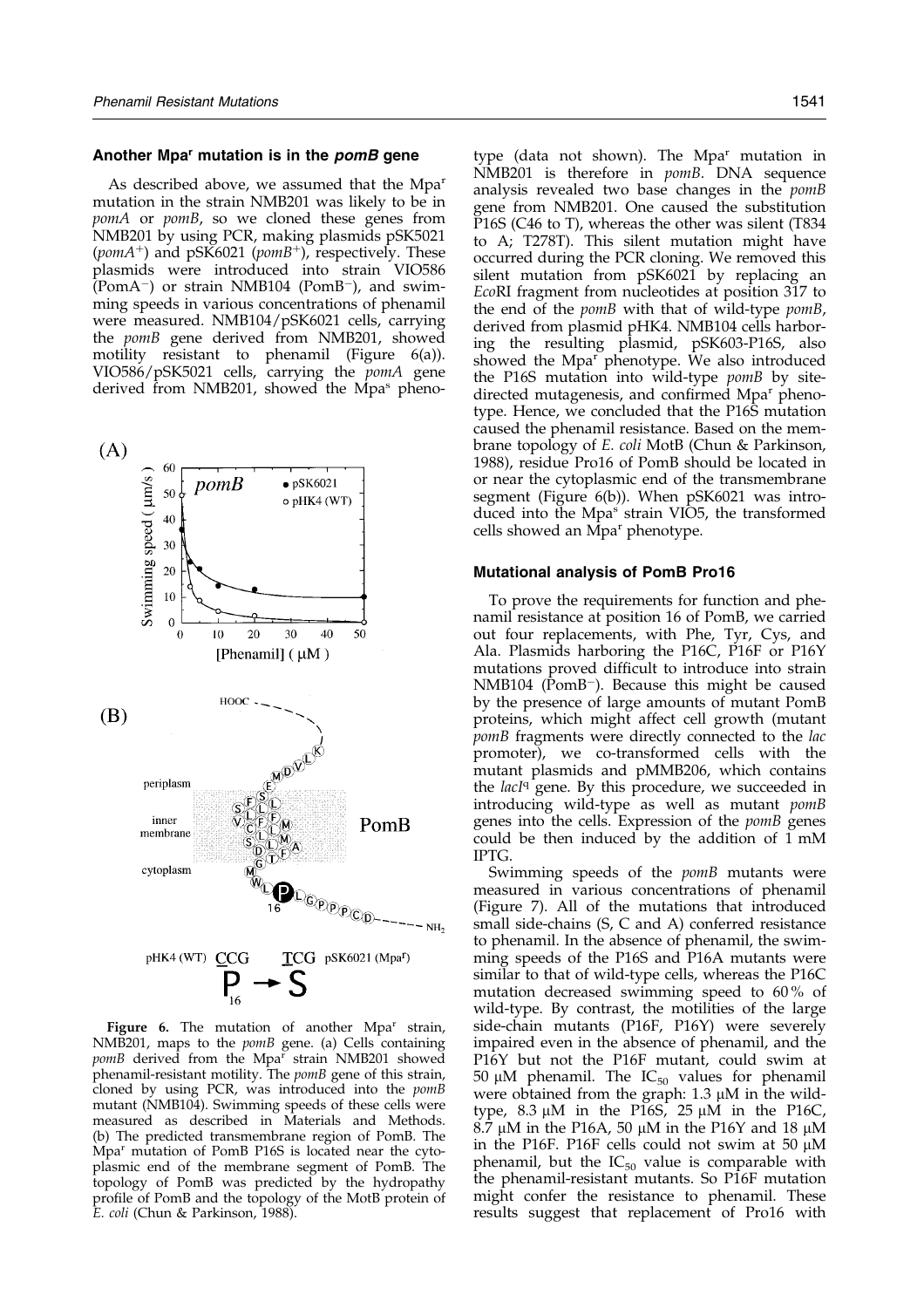<span id="page-5-0"></span>

Figure 7. Phenamil resistance of PomB Pro16 mutants. Plasmids coding the PomB mutants P16S, P16A, P16C, P16F and P16Y were co-introduced into the strain NMB104 along with pMMB206, which contains the lacIq gene. Mutant *pomB* genes were induced by 1 mM IPTG, as described in Materials and Methods, and swimming speeds were measured in TMN medium containing various concentrations of phenamil, as indicated in Materials and Methods. Filled  $(\bullet)$  and open  $(\bigcirc)$ symbols show the speed of mutants and wild-type, respectively.

both large and small residues can cause structural changes that result in phenamil-resistant motility, and that the large side-chains at this position can greatly impair motor function.

We also examined sensitivity to amiloride in the PomB Pro16 mutants. As was observed in the PomA Asp148 mutants, the Pro16 mutants that showed significant resistance to phenamil  $(S, C, C)$ A, Y and F) also exhibited some resistance to amiloride (data not shown). The  $IC_{50}$  for amiloride was about 0.5 mM in the wild-type, 1.4 mM in the P16S, 1.2 mM in the P16C, 1.2 mM in the P16A, 1.2 mM in the P16Y and 1.0 mM in the P16F.

# PomA D148Y/PomB P16S double mutant

To examine the combined effect of the two independently identified Mpa<sup>r</sup> mutations in  $pomA$ and *pomB*, we constructed a plasmid containing both PomA D148Y and PomB P16S mutations (pYA303-D148Y/P16S), and introduced it into the



Figure 8. Motility inhibition of the PomA D148Y/ PomB P16S double mutant by phenamil and amiloride. The plasmid containing both PomA D148Y and PomB P16S mutations (pYA303-D148Y/P16S) was introduced into the strain  $\overline{NMB188}$  (PomA<sup>-</sup> Che<sup>-</sup>). Swimming speeds were measured as indicated in Materials and Methods.

PomA<sup>-</sup> Che<sup>-</sup> strain NMB188. In the absence of phenamil, motility of the double mutant was severely impaired. As the concentration of phenamil in the medium increased, however, the motility was inhibited very little. At  $50 \mu M$  phenamil, the double mutant swam at 11  $\mu$ m/second, a rate comparable with the D148Y and P16S single mutants (Figure 8). The double mutant exhibited resistance to amiloride similar to that of the P16Y mutant. When the double mutant D148Y/P16S was expressed in NMB104 ( $PomB^-$ ), similar results were observed. These results suggest that the double mutant is less sensitive to phenamil than either of the single mutants; although swimming is poorer in the absence of phenamil, phenamil seems to have practically no effect on this.

# **Discussion**

Since phenamil specifically inhibits the rotation of the  $Na^+$ -driven flagellar motor, the site of interaction with phenamil might be involved, directly or indirectly, in force-generation in the motor. Direct evidence that phenamil interacts with the force-generating units in the motor has not been reported. Previously, we isolated motility mutants resistant to phenamil ( $Mpa<sup>r</sup>$  mutants), and speculated that mutations occurred in a high-affinity phenamil-binding site [\(Kojima](#page-9-0) et al., 1997). Here, we showed that two Mpa<sup>r</sup> mutations are located in pomA and pomB, whose products are putative channel components in the motor. This is the first molecular evidence that phenamil directly interacts with the  $Na<sup>+</sup>$  channel components essential for rotation of the motor.

Two Mpa<sup>r</sup> mutations were identified in pomA (D148Y) and pomB (P16S), respectively. This result provides evidence that both PomA and PomB contribute to phenamil sensitivity, essential for force-generation in the  $Na<sup>+</sup>$  motor. Moreover, both of the mutated residues are predicted to be located near the cytoplasmic ends of transmembrane segments. This suggests a novel possibility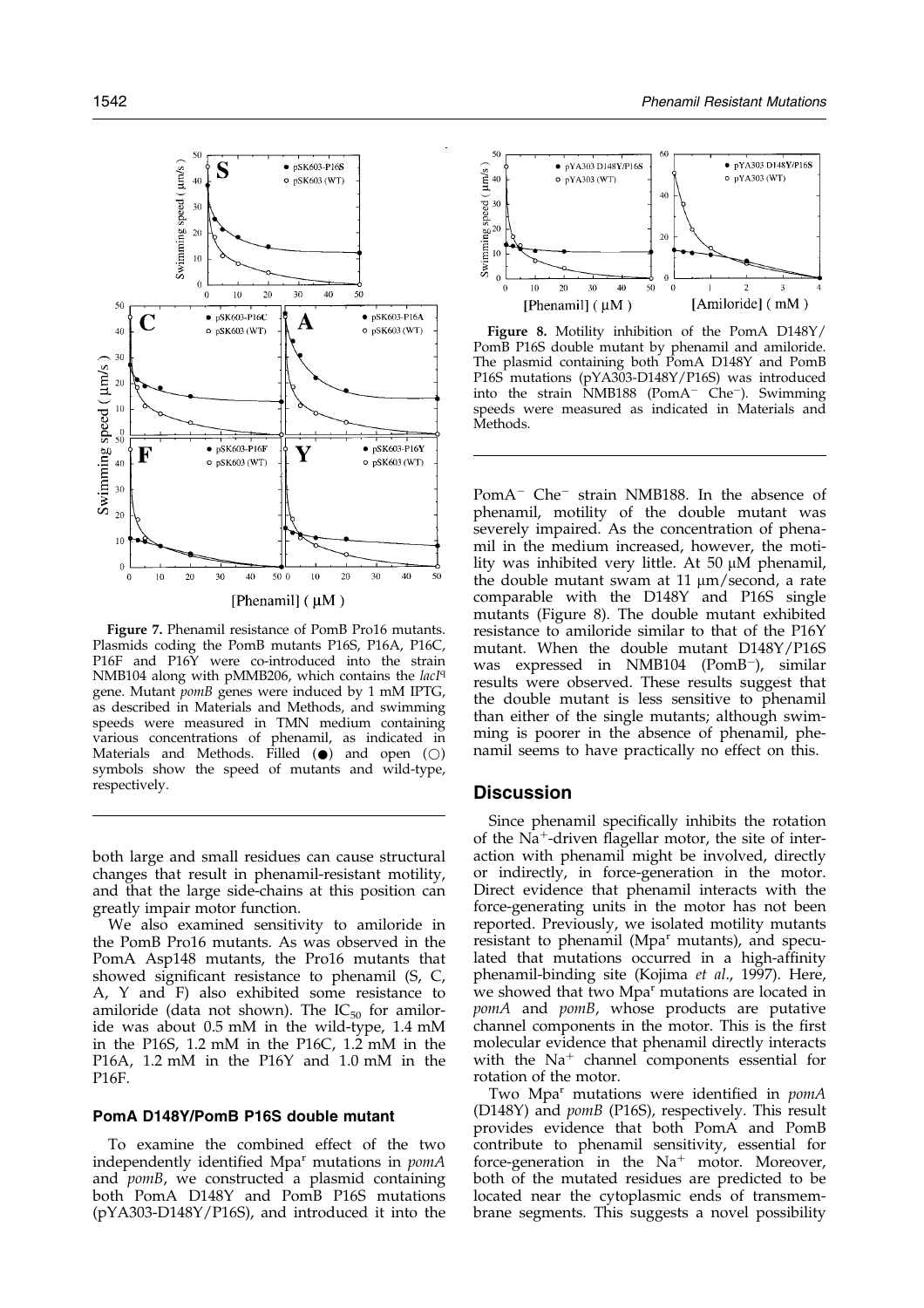that the high-affinity phenamil-binding site might be located on the cytoplasmic face of the motor. In order to gain more insight into the phenamil interaction site, we carried out site-directed mutagenesis of residues Asp148 in PomA and Pro16 in PomB. In the case of PomA, the negative charge of Asp148 did not prove of primary importance for the resistant phenotype, whereas changes in the size of the side-chain, either to larger (Tyr and Phe) or smaller  $(Cys)$ , gave significant phenamil resistance. Mutational analysis of residues Pro16 in PomB showed similar results, in that substitution with either small side-chains (Ser, Cys and Ala) or large side-chains (Tyr and Phe) gave significant phenamil resistance. These Mpa<sup>r</sup> mutations in PomA and PomB also conferred some amiloride resistance. In addition, the competition of amiloride with  $Na<sup>+</sup>$  in the medium was significantly decreased in these Mpa<sup>r</sup> mutants (data not shown). This may indicate that the amiloride-binding site is affected by the Mpa<sup>r</sup> mutations, consistent with previous results [\(Kojima](#page-9-0) et al., 1997). The motility of some mutants, especially the PomA D148R, PomB P16F and P16Y mutants, was impaired, suggesting that these mutant residues may affect the structure of the force-generating unit or may prevent ion flux. Interestingly, the  $pomb$  genes with  $Mpa<sup>r</sup>$  mutation which showed the significant impaired motility (P16C, P16F and P16Y) were difficult to introduce into cells unless the pomB expression on the plasmids was regulated. We think that the large amounts of the mutant PomB proteins by them-



Figure 9. Working model for the interaction of phenamil with the PomA/PomB Na<sup>+</sup> channel complex. If phenamil interacts directly with PomA Asp148 or PomB Pro16, it has to go through the channel pore (1) or permeate the lipid bilayer  $(Q)$ ) to reach the cytoplasmic side of the transmembrane segments.

selves, or the ion leakage by the mutant proteins might give a toxic effect.

In the case of the  $H^+$ -motor, it was suggested that MotA and MotB form a complex that functions as a H<sup>+</sup> channel [\(Stolz &](#page-10-0) Berg, 1991; [Garza](#page-9-0) et al., 199[5, 1996a,b; Shar](#page-9-0)[p](#page-10-0) et al., 1995[a,b\).](#page-10-0) We assumed that PomA and PomB, which are homologous to MotA and MotB, respectively, form the  $Na<sup>+</sup>$  channel complex in the motor (Figure 9). Based on this assumption, it is conceivable that residues Asp148 of PomA and Pro16 of PomB might be located near each other and may form a high-affinity binding site for phenamil at the inner face of the PomA/PomB channel complex. If so, the observation that at  $50 \mu M$  phenamil the D148Y/P16S double mutant exhibited an Mpa<sup>r</sup> phenotype comparable to each single mutation suggests the possibility that multiple residues, including Asp148 of PomA and Pro16 of PomB, constitute a high-affinity phenamil-binding site. On the other hand, the D148Y/P16S double mutation showed a synergistic effect, impairing motor function, much more severely than the individual mutations, even in the absence of inhibitors. This is consistent with the proposal that PomA and PomB function together to form a channel complex. [Muramo](#page-10-0)to et al. (1996) suggested that binding of phenamil to the motor might induce additional drag on the motor, in addition to blocking  $Na<sup>+</sup>$ influx. Strong direct interaction of phenamil with an internal binding site on the PomA/PomB channel complex might induce such function in the motor. From the present results, however, we cannot conclude that phenamil directly interacts with these residues.

The amiloride-binding site might also be located at the inner side of the channel complex, because Mpa<sup>r</sup> mutations in PomA and PomB conferred some amiloride resistance and an internal Na binding site was suggested by [Yoshida](#page-10-0) et al. (1990). In such a model, in order to reach the binding site, phenamil and amiloride would have to go through the channel pore, or cross the lipid bilayer to reach the cytoplasmic side (Figure 9). To discuss the precise mechanism for amiloride interaction, we have been trying to isolate motility mutants resistant to amiloride.

Amiloride-binding sites have been studied in eukaryotic sodium channels and transporters. In the eukaryotic epithelial sodium channel (ENaC), amiloride is effective only from the external side of the lipid bilayer [\(Ismailov](#page-9-0) et al., 1995). Amiloride-resistant mutations were identified at external or transmembrane region of ENaC, and also in the  $Na^+/H^+$  exchanger. Mutations that cause a large decrease in  $K_i$  for amiloride were found to occur in the second transmembrane segment of the  $\alpha$  subunit of rat ENaC [\(Waldma](#page-10-0)nn *et al.*, 1995), and in residues of a hydrophobic region termed the pre-M2 domain that immediately precedes the second membrane domains of several different ENaC proteins [\(Schild](#page-10-0) et al., 1997; [Fuller](#page-9-0) et al., 1997). [Ismailov](#page-9-0) et al. (1997) showed that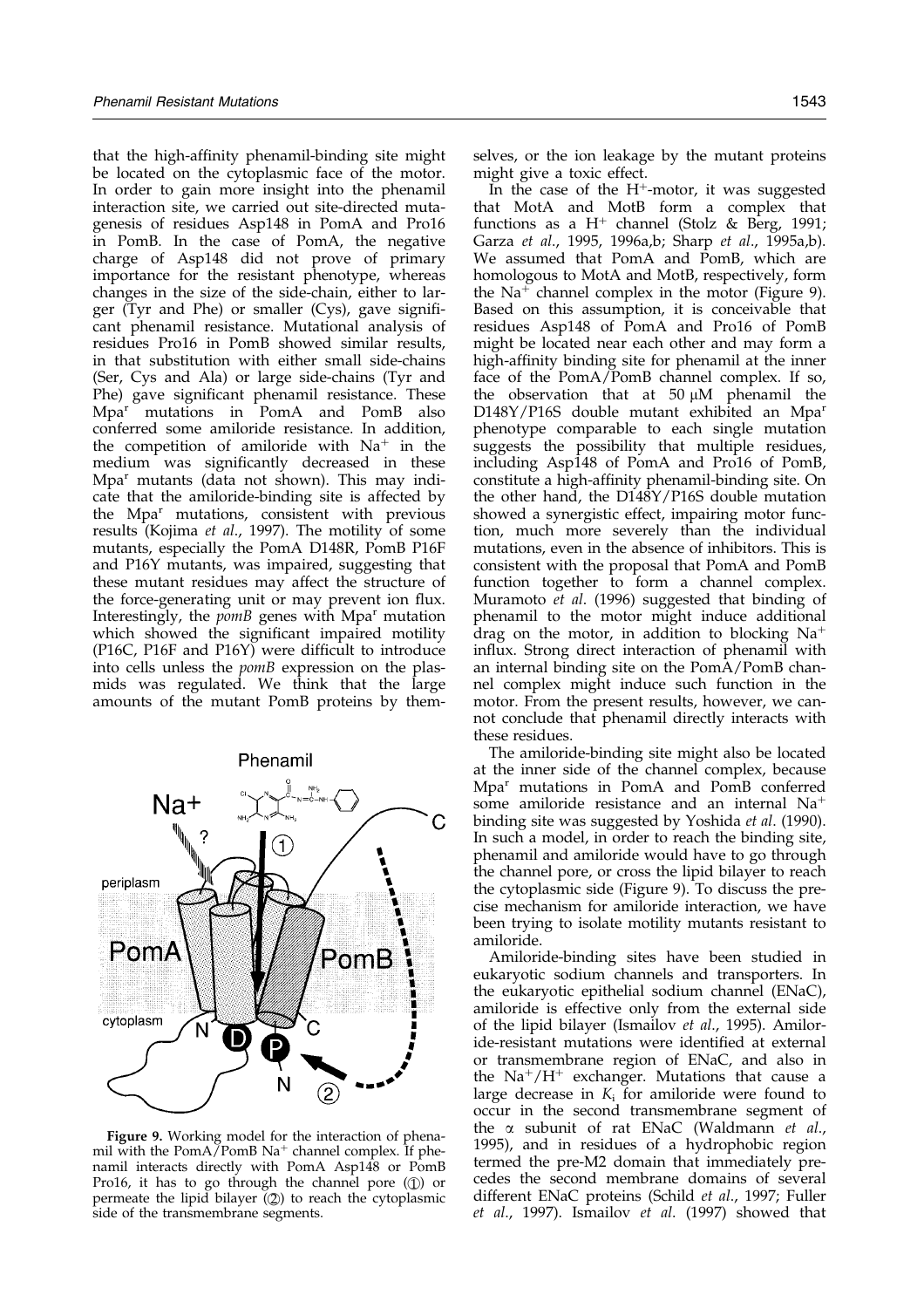deletion of a putative amiloride binding domain "WYRFHY" within the extracellar domain of arENaC, whose existence was suggested by experiments using an anti-amiloride monoclonal antibody [\(Lin](#page-9-0)  $et$  al., 1994), caused a large decrease in amiloride sensitivity. In addition, they suggested that the His residue in this tract might interact primarily with the Cl atom on the pyrazine ring moiety of amiloride, to stabilize the binding. In the case of the eukaryotic  $Na^+/H^+$ exchanger and prokaryotic  $Na^+/H^+$  antiporter, residues within the putative second [\(Kuroda](#page-9-0) et al., 1997), fourth [\(Counillo](#page-9-0)n et al., 199[3, 1997\)](#page-9-0) and ninth transmembrane domains [\(Orlowsk](#page-10-0)i & Kandasamy, 1996) are involved in amiloride binding. This putative amiloride-binding site in the fourth transmembrane domain contains a sequence, VFF, which is also found in PomA at the cytoplasmic end of the putative fourth transmembrane domain. In the case of the transporter, replacing these F residues with Y decreased the sensitivity to amiloride. However, PomA F197Y or PomA F198Y mutants showed an Mpa<sup>s</sup> phenotype comparable with the wild-type strain (data not shown), so the VFF residues in PomA seem not to be involved in sensitivity to amiloride or phenamil.

The Na<sup>+</sup> motor of *V. alginolyticus* has other putative channel components, MotX and MotY [\(McCarte](#page-10-0)r, 1994[a,b; Okunish](#page-10-0)i et al., 1996). MotX in particular has been suggested to be a target of amiloride. We speculate that the native  $Na<sup>+</sup>$  channel complex in the motor would consist of PomA, PomB, MotX and MotY, and function only when these four proteins assemble properly. Identifying more mutations resistant to phenamil will help in understanding the  $Na<sup>+</sup>$  channel complex essential for torque generation.

# Materials and Methods

# Bacterial strains, plasmids, growth conditions, and media

The strains and plasmids used are described in Table 1. V. alginolyticus cells were cultured at  $30^{\circ}$ C in VC medium  $(0.5\%$  (w/v) polypeptone,  $0.5\%$  (w/v) yeast extract,  $0.4\%$  (w/v)  $\vec{K}_2 H \vec{P} \vec{O}_4$ ,  $3\%$  (w/v) NaCl,  $0.2\%$  (w/v) glucose). For swimming speed analysis, cells were cultured to late logarithmic phase at  $30^{\circ}$ C in VPG medium (1 % polypeptone, 0.4 %  $K_2{\rm HPO_4}$ , 3 % NaCl, 0.5 % (w/v) glycerol), and the swimming speed was measured in the TMN medium containing 50 mM Tris-HCl (pH 7.5),  $5 \text{ mM } MgCl<sub>2</sub>$ ,  $5 \text{ mM } glucose$ ,  $50 \text{ mM}$ NaCl, 250 mM KCl. For the induction of the pom genes in plasmids, cells were grown in VC medium containing 1 mM IPTG (isopropyl-1-thio-β-D-garactoside). E. coli cells were cultured at  $37^{\circ}$ C in LB medium (1% tryptone, 0.5 % yeast extract, 0.5 % NaCl). When necessary, chloramphenicol and kanamycin were added to final concentrations of 2.5  $\mu$ g/ml and 100  $\mu$ g/ml for *Vibrio* cells, or 25  $\mu$ g/ml and 50  $\mu$ g/ml for *E. coli* cells, respectively.

Table 1. Bacterial strains and plasmids

| Strains or plasmids      | Genotype or description <sup>a</sup>                                                                 | References or sources          |
|--------------------------|------------------------------------------------------------------------------------------------------|--------------------------------|
| V. alginolyticus strains |                                                                                                      |                                |
| <b>VIO586</b>            | Rif' Pof' Laf' PomA'                                                                                 | (Asai et al., 1997)            |
| <b>NMB104</b>            | $Pof^+$ Laf <sup>-</sup> $PomB^-$                                                                    | (Asai et al., 1997)            |
| <b>NMB201</b>            | Rif <sup>r</sup> Pof <sup>+</sup> Laf <sup>-</sup> Mpa <sup>r</sup>                                  | (Kojima et al., 1997)          |
| <b>NMB205</b>            | Rif <sup>r</sup> Pof <sup>+</sup> Laf <sup>-</sup> Mpa <sup>r</sup>                                  | (Kojima et al., 1997)          |
| <b>NMB161</b>            | Rif <sup>r</sup> Pof <sup>+</sup> Laf <sup>-</sup> Mpa <sup>r</sup> PomB <sup>-</sup>                | (Asai et al., 1997)            |
| <b>NMB188</b>            | Rif <sup>r</sup> Pof <sup>+</sup> Laf <sup>-</sup> PomA <sup>-</sup> Che <sup>-</sup>                | This work                      |
| E. coli strains          |                                                                                                      |                                |
| $DH5\alpha$              | $F^- \lambda^-$ recA1 hsdR17 endA1 supE44 thi-1 relA1 gyrA96 $\Delta(\text{arg}F\text{-}lacZYA)U169$ |                                |
|                          | Φ80dlacZΔM15                                                                                         | (Grant <i>et al.</i> , 1990)   |
| XL1-Blue                 | recA1 hsdR17 supE44 $\Delta$ (lac-proAB){F'::Tn10 proAB lacI <sup>q</sup> Z $\Delta$ M15}            | Stratagene                     |
| Plasmids                 |                                                                                                      |                                |
| pSU21                    | cat(Cm <sup>r</sup> ) $P_{loc}$ lacZ $\alpha$                                                        | (Bartolomé et al., 1991)       |
| pSU41                    | $kan(Km^r)$ P <sub>lac</sub> lacZ $\alpha$ (MCS same as that in pSU21)                               | (Bartolomé et al., 1991)       |
| pYA301                   | 0.8 kb BamHI fragment ( $P_{lac}$ -pomA) in pSU41                                                    | This work                      |
| pYA303                   | 1.9 kb BamHI-SacI fragment (P <sub>lac</sub> -pomAB) in pSU41                                        | This work                      |
| pHK2                     | 2.9 kb SacI fragment (pomAB) in pSU21                                                                | (Asai et al., 1997)            |
| pHK4 <sup>b</sup>        | 1.2 kb HindIII-SacI fragment ( $P_{lac}$ -pomB) in pSU41                                             | This work                      |
| pSK1                     | 1.5 kb XbaI-EcoRI fragment (pomA) in pSU41                                                           | (Asai et al., 1997)            |
| $p$ SK1- $\Delta$ 28     | 329 bp deleted from XbaI site of pSK1 (lack of the native promoter of pomA)                          | (Asai et al., 1997)            |
| pSK401                   | 2.9 kb SacI fragment (pomAB) from NMB205 in pSU21                                                    | This work                      |
| pSK502                   | 1.5 kb XbaI-EcoRI fragment (pomA) from NMB205 in pSU41                                               | This work                      |
| pSK602 <sup>b</sup>      | 1.2 kb HindIII-SacI fragment ( $P_{lac}$ -pomB) from NMB205 in pSU41                                 | This work                      |
| pSK5021                  | 0.8 kb BamHI-EcoRI fragment (P <sub>lac</sub> -pomA) from NMB201 in pSU41                            | This work                      |
| pSK6021                  | 1.1 kb <i>BamHI-SacI</i> fragment ( $P_{lac}$ -pomB) from NMB201 in pSU41                            | This work                      |
| pSK603                   | 1.1 kb <i>BamHI-SacI</i> fragment ( $P_{lac}$ -pomB) in pSU41                                        | This work                      |
| pMMB206                  | cat(Cm <sup>r</sup> ) IncQ lacI <sup>q</sup> ∆bla P <sub>tac-lac</sub> lacZα                         | (Morales <i>et al.</i> , 1991) |

<sup>a</sup> Cm<sup>r</sup>, chloramphenicol-resistant; Km<sup>r</sup>, kanamycin-resistant; MCS, multicloning site;  $P_{lac}$  *lac* promoter;  $P_{lac-lac}$  tandemly located tac and lac promoters; Rif<sup>r</sup>, rifampicin-resistant. d *lac* promoters; Rif<sup>r</sup>, rifampicin-resistant.<br><sup>b</sup> The 1.2 kb *HindIII-SacI fragments contain 3'-terminal 155 bp of pomA and full-length pomB.*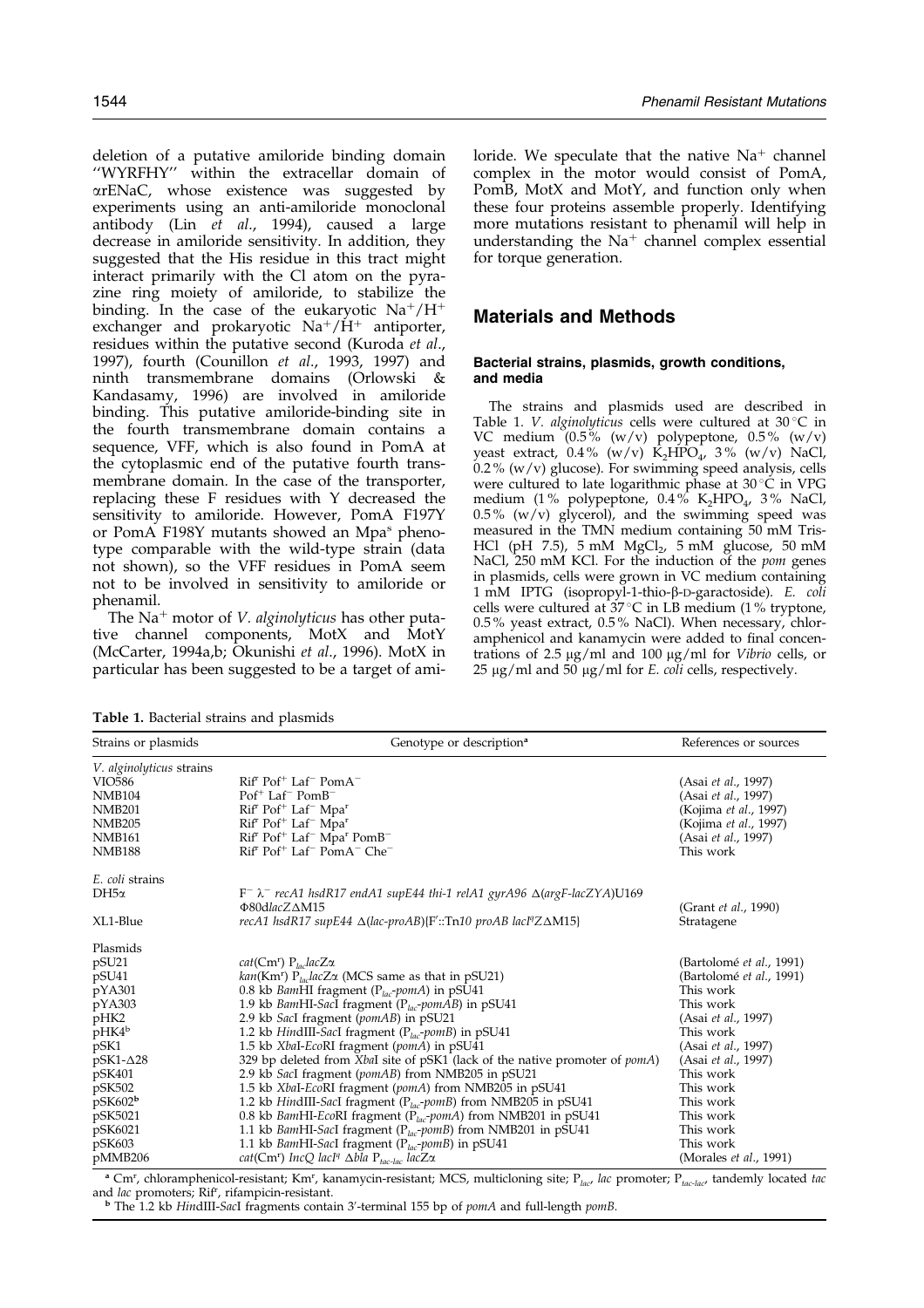#### <span id="page-8-0"></span>**Chemicals**

Amiloride was purchased from Sigma Chemical Co. Phenamil was synthesized by the method o[f Cragoe](#page-9-0) et al. (1967).

#### DNA manipulations and sequencing

Routine DNA manipulations were carried out according to standard procedures [\(Sambrook](#page-10-0) et al., 1989). Restriction endonuclease and other enzymes for DNA manipulation were purchased from Takara Shuzo (Kyoto) and New England Biolabs (Beverly, MA). The nucleotide sequence was determined by the dideoxy chain termination method using the ABI PRISMT<sup>®</sup> Dye Terminator Cycle Sequencing Ready Reaction Kit and the ABI PRISM<sup>®</sup> 377 DNA sequencer (Perkin-Elmer Corporation).

#### pom gene cloning

Plasmid pSU21 (Bartolomé et al., 1991) and chromosomal DNA from V. alginolyticus Mpa<sup>r</sup> strain NMB205 [\(Kojima](#page-9-0) et al., 1997) were digested with SacI and ligated. These DNA libraries were introduced into cells of the pomA mutant (VIO586) by electroporation and they were incubated at  $30^{\circ}$ C on 0.25% agar VC plates containing chloramphenicol. To isolate the *pom* genes from the Mpa<sup>r</sup> strain NMB201 [\(Kojima](#page-9-0) et al., 1997), PCR amplification was carried out with the Takara Ex Taq kit (Takara shuzo) and Thermal Cycler (Perkin-Elmer Japan). PCR primers complementary to each end of *pomA* were synthesized. The sense-primer (designated *pomA-*B1) was 5'dCTCGGATCCGCCCAATGGCAGTATTTGA-3', , and generated a BamHI site. The antisense-primer (designated pomA-E2) was 5'-dCTCGAATTCAAGTTACTCGT-CAATCTCA-3', and generated an EcoRI site. PCR primers complementary to each end of *pomB* were also synthesized: The sense-primer (designated pomB-A) was 5′-dATT<u>GGATCC</u>CGTGCCCTTGAGATTGAC-3′ , and generated a BamHI site. The antisense-primer (designated *pomB-Z*) was 5'-dTAGGATCCGAGCTCACTTT-TAAGGCG-3', and contained both a SacI site and a BamHI site.

#### Site-directed mutagenesis

A two-step PCR method was used to introduce mutations [\(White, 19](#page-10-0)93). We synthesized pairs of mutant primers that were homologous to either the sense or antisense strands of pomA or pomB, with the exception of a one to three base mismatch at the site of mutation. In the first step, two PCR reactions were carried out separately, one using an antisense-mutant primer and wildtype sense-primer, and the other, a mutant-sense primer and wild-type antisense-primer. Each of the amplified fragments was separated from the remaining primers by polyacrylamide gel electrophoresis. In the second step, these fragments were mixed together, then the full target genes were amplified by using the appropriate end primers. PCR amplification was carried out by using the Takara Ex Taq kit (Takara shuzo) and Thermal Cycler (Perkin-Elmer Japan). PCR reactions were repeated for 25 cycles of 30 seconds at 94 °C, 60 seconds at 60 °C, and 60 seconds at  $72^{\circ}$ C. Amplified mutant fragments containing the full-length genes were digested with BamHI and EcoRI for pomA, or with BamHI and SacI for pomB, then ligated into the kanamycin-resistance vector pSU41

(Bartolomé et al., 1991). The resultant plasmids carrying mutant pomA or pomB genes have the same length of fragments as  $pYA301$  (pomA<sup>+</sup>) and  $pSK603$  (pomB<sup>+</sup>), respectively. For the construction of the PomA-D148Y/ PomB-P16S double mutant, 1.2 kb HindIII-SacI fragment containing the 3'-terminal 155 bp of *pomA* and full-length pomB which has the PomB-P16S mutation was amplified, digested with HindIII and SacI, and ligated into pSU41 (named pHK4-P16S). Then the HindIII fragment from pYA301-D148Y was inserted into the HindIII site of pHK4-P16S to make full-length pomA and pomB containing two mutations. The resultant plasmid has the same length of fragment as  $pYA303$  (pom $AB^+$ ), so it was named pYA303-D148Y/P16S.

#### Isolation of PomA<sup>-</sup> Che<sup>-</sup> double mutant

In order to analyze the swimming speeds of pomA mutants easily, we isolated a *pomA che* double mutant. The plasmid pSK1- $\Delta$ 28 (Asai et al., 1997) was introduced into strain VIO586 (PomA<sup>-</sup>), and EMS mutagenesis was carried out on the transformants (Asai et al., 1997). A che mutant was selected as described [\(Homma](#page-9-0) et al., 1996). The plasmid  $pSK1-\Delta28$  was removed from this che mutant by growing in VC medium without kanamycin, and a kanamycin-sensitive clone was selected. The isolated pomA che mutant, named NMB188, could swim with a Che<sup>-</sup> phenotype and the same swimming speed as the wild-type strain when a plasmid containing pomA was introduced.

#### Electroporation

Transformation of Vibrio cells by electroporation was carried out as described [\(Kawagish](#page-9-0)i et al., 1994) with the Gene Pulser (Japan Bio-Rad Laboratories, Tokyo) at an electric field strength between 5.0 and  $7.5 \text{ kV/cm}$ .

#### Measurement of swimming speed

Cells were harvested at late logarithmic phase, and resuspended in TMN medium. Then a small amount of the cell suspension was diluted about 100-fold into TMN medium with or without the inhibitors, and motility of the cells was observed at room temperature under a dark-field microscope and recorded on video tape. Swimming speed was determined as described [\(Atsumi](#page-9-0) et al., 1996). The average swimming speed was obtained by measuring more than 20 swimming tracks.

# Acknowledgments

We thank Dr Seishi Kudo for invaluable discussions. We especially thank Dr David F. Blair for critically reading the manuscript. This work was supported in part by grants-in-aid for scientific researches (to S.K., Y.A., T.A., I.K. and M.H.) from the Ministry of Education, Science and Culture of Japan.

# References

Asai, Y., Kojima, S., Kato, H., Nishioka, N., Kawagishi, I. & Homma, M. (1997). Putative channel components for the fast-rotating sodium-driven flagellar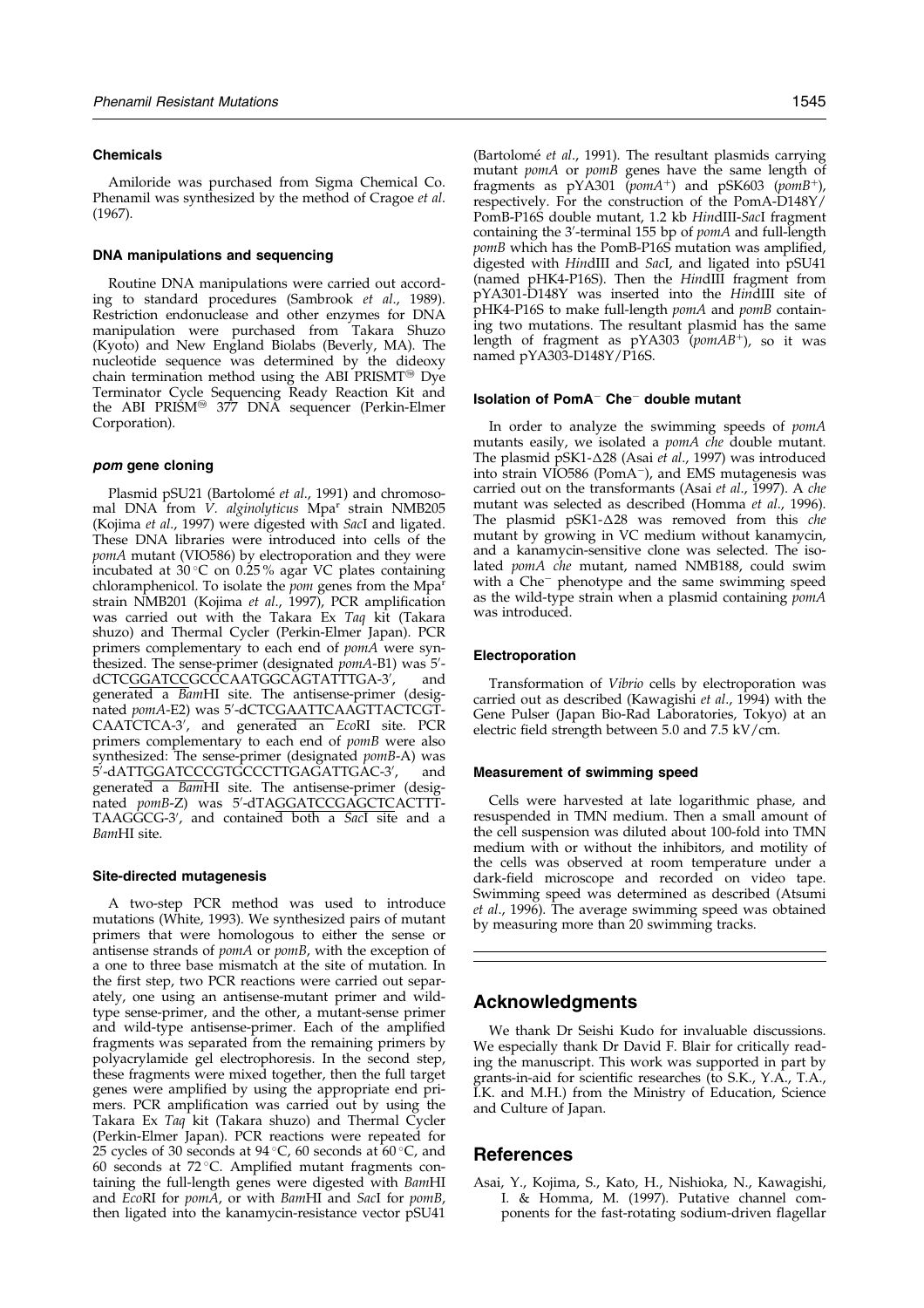<span id="page-9-0"></span>motor of a marine bacterium. J. Bacteriol. 179, 5104- 5110.

- Atsumi, T., Sugiyama, S., Cragoe, E. J., Jr & Imae, Y. (1990). Specific inhibition of the Na<sup>+</sup>-driven flagellar motors of alkalophilic Bacillus strains by the amiloride analog phenamil. J. Bacteriol. 172, 1634-1639.
- Atsumi, T., Maekawa, Y., Yamada, T., Kawagishi, I., Imae, Y. & Homma, M. (1996). Effect of viscosity on swimming by the lateral and polar flagella of Vibrio alginolitycus. J. Bacteriol. 178, 5024-5026.
- Bartolomé, B., Jubete, Y., Martinez, E. & Cruz, F. D. (1991). Construction and properties of a family of pACYC184-derived cloning vectors compatible with pBR322 and its derivatives. Gene, 102, 75-78.
- Blair, D. F. (1995). How bacteria sense and swim. Annu. Rev. Microbiol. 49, 489-522.
- Blair, D. F. & Berg, H. C. (1988). Restoration of torque in defective flagellar motors. Science, 242, 1678-1681.
- Blair, D. F. & Berg, H. C. (1990). The MotA protein of E. coli is a proton-conducting component of the flagellar motor. Cell, 60, 439-449.
- Blair, D. F. & Berg, H. C. (1991). Mutations in the MotA protein of Escherichia coli reveal domains critical for proton conduction. J. Mol. Biol. 221, 1433-1442.
- Blair, D. F., Kim, D. Y. & Berg, H. C. (1991). Mutant MotB proteins in Escherichia coli. J. Bacteriol. 173, 4049-4055.
- Block, S. M. & Berg, H. C. (1984). Successive incorporation of force-generating units in the bacterial rotary motor. Nature, 309, 470-472.
- Chun, S. Y. & Parkinson, J. S. (1988). Bacterial motility: membrane topology of the Escherichia coli MotB protein. Science, 239, 276-278.
- Counillon, L., Franchi, A. & Pouyssegur, J. (1993). A point mutation of the  $Na^+/H^+$  exchanger gene (NHE1) and amplification of the mutated allele confer amiloride resistance upon chronic acidosis. Proc. Natl Acad. Sci. USA, 90, 4508-4512.
- Counillon, L., Noel, J., Reithmeier, R. A. F. & Pouyssegur, J. (1997). Random mutagenesis reveals a novel site involved in inhibitor interaction within the fourth transmembrane segment of the  $Na^+/H^+$ exchanger-1. Biochemistry, 36, 2951-2959.
- Cragoe, E. J., Jr, Woltersdorf, O. W., Bicking, J. B., Kwong, S. F. & Jones, J. H. (1967). Pyrazine diuretics. II. N-amidino-3-amino- 5-substituted 6 halopyazinecarboxamides. J. Med. Chem. 10, 66-75.
- Cragoe, E. J., Jr, Kleyman, T. R. & Simchowitz, L. (1992). Amiloride and its Analogs: Unique Cation Transport Inhibitors, VCH Publishers, Inc., New York.
- Dean, G. D., Macnab, R. M., Stader, J., Matsumura, P. & Burks, C. (1984). Gene sequence and predicted amino acid sequence of the MotA protein, a membrane-associated protein required for flagellar rotation in Escherichia coli. J. Bacteriol. 159, 991-999.
- De Mot, R. & Vanderleyden, J. (1994). The C-terminal sequence conservation between OmpA-related outer membrane proteins and MotB suggests a common function in both Gram-positive and Gram-negative bacteria, possibly in the interaction of these domains with peptidoglycan. Mol. Microbiol. 12, 333-334.
- Francis, N. R., Sosinsky, G. E., Thomas, D. & DeRosier, D. J. (1994). Isolation, characterization and structure of bacterial flagellar motors containing the switch complex. J. Mol. Biol. 235, 1261-1270.
- Fuller, C. M., Berdiev, B. K., Shlyonsky, V. G., Ismailov, I. I. & Benos, D. J. (1997). Point mutations in abENaC regulate channel gating, ion selectivity,

and sensitivity to amiloride. Biophys. J. 72, 1622- 1632.

- Garza, A. G., Harris, H. L., Stoebner, R. A. & Manson, M. D. (1995). Motility protein interactions in the bacterial flagellar motor. Proc. Natl Acad. Sci. USA, 92, 1970-1974.
- Garza, A. G., Biran, R., Wohlschlegel, J. A. & Manson, M. D. (1996a). Mutations in motB suppressible by changes in stator or rotor components of the bacterial flagellar motor. J. Mol. Biol. 258, 270-285.
- Garza, A. G., Bronstein, P. A., Valdez, P. A., Harris, H. L. & Manson, M. D. (1996b). Extragenic suppression of motA missense mutations of Escherichia coli. J. Bacteriol. 178, 6116-6122.
- Grant, S. G., Jessee, J., Bloom, F. R. & Hanahan, D. (1990). Differential plasmid rescue from transgenic mouse DNAs into Escherichia coli methylationrestriction mutants. Proc. Natl Acad. Sci. USA, 87, 4645-4649.
- Homma, M., Oota, H., Kojima, S., Kawagishi, I. & Imae, Y. (1996). Chemotactic responses to an attractant and a repellent by the polar and lateral flagellar systems of Vibrio alginolyticus. Microbiology, 142, 2777-2783.
- Imae, Y. & Atsumi, T. (1989). Na<sup>+</sup>-driven bacterial flagellar motors. J. Bioenerg. Biomembr. 21, 705-716.
- Irikura, V. M., Kihara, M., Yamaguchi, S., Sockett, H. & Macnab, R. M. (1993). Salmonella typhimurium fliG and  $fliN$  mutations causing defects in assembly, rotation, and switching of the flagellar motor. J. Bacteriol. 175, 802-810.
- Ismailov, I. I., Berdiev, B. K. & Benos, D. J. (1995). Biochemical status of renal epithelial  $Na<sup>+</sup>$  channels determines apparent channel conductance, ion selectivity, and amiloride sensitivity. Biophys. J. 69, 1789-1800.
- Ismailov, I. I., Kieber, E. T., Lin, C., Berdiev, B. K., Shlyonsky, V. G., Patton, H. K., Fuller, C. M., Worrell, R., Zuckerman, J. B., Sun, W., Eaton, D. C., Benos, D. J. & Kleyman, T. R. (1997). Identification of an amiloride binding domain within the  $\alpha$ -subunit of the epithelial  $Na<sup>+</sup>$  channel. *J. Biol. Chem.* 272, 21075-21083.
- Kawagishi, I., Okunishi, I., Homma, M. & Imae, Y. (1994). Removal of the periplasmic DNase before electroporation enhances efficiency of transformation in a marine bacterium Vibrio alginolyticus. Microbiology, 140, 2355-2361.
- Kojima, S., Atsumi, T., Muramoto, K., Kudo, S., Kawagishi, I. & Homma, M. (1997). Vibrio alginolyticus mutants resistant to phenamil, a specific inhibitor of the sodium-driven flagellar motor. J. Mol. Biol. 265, 310-318.
- Kudo, S., Magariyama, Y. & Aizawa, S.-I. (1990). Abrupt changes in flagellar rotation observed by laser darkfield microscopy. Nature, 346, 677-680.
- Kuroda, T., Shimamoto, T., Mizushima, T. & Tsuchiya, T. (1997). Mutational analysis of amiloride sensitivity of the NhaA  $Na^+/H^+$  antiporter from *Vibrio* parahaemolyticus. J. Bacteriol. 179, 7600-7602.
- Lin, C. M., Kieberemmons, T., Villalobos, A. P., Foster, M. H., Wahlgren, C. & Kleyman, T. R. (1994). Topology of an amiloride-binding protein. J. Biol. Chem. 269, 2805-2813.
- Lloyd, S. A. & Blair, D. F. (1997). Charged residues of the rotor protein FliG essential for torque generation in the flagellar motor of Escherichia coli. J. Mol. Biol. 266, 733-744.